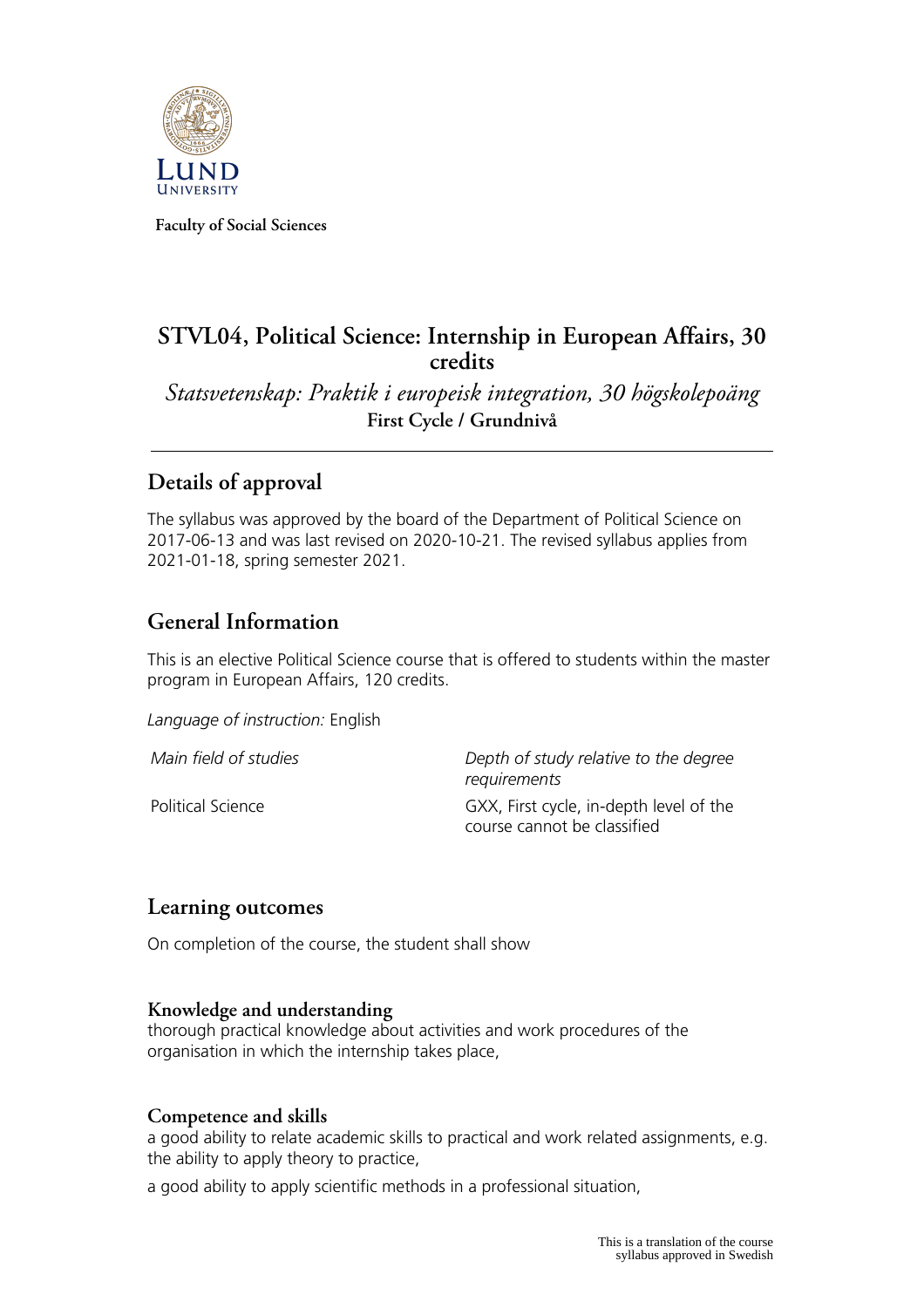the ability to reflect on the relationship between the student´s education and the experience from the internship, e.g. to identify the personal need of competence,

#### **Judgement and approach**

the ability to reflect on and take responsibility for the student´s own work and learning process.

#### **Course content**

The purpose of the course is to prepare the student for a professional career by making it possible to relate academic skills to the requirements of a work place. With support from a supervisor at the work place, the student should work full time for 20 weeks with qualified tasks and participate and contribute to the work place on a daily basis. The nature of the work should have a connection to the content of the master's program in European Affairs. The internship can be in the public or the private sector, in Sweden or abroad.

### **Course design**

The course consists of teaching in the form of an introductory lecture about the content of the course and the expectations on the workplance, and a concluding seminar at which the students´ internship report and other documentation from the internship is discussed.

Unless there are valid reasons to the contrary, compulsory participation is required in the introductory lecture and the concluding seminar. Students who have been unable to participate due to circumstances such as accidents or sudden illnesss will be offered the opportunity to compensate for or re-take compulsory components. This also applies top students who have been absent beause of duties as elected student representative.

#### **Assessment**

The assessment of the course is based on an internship report in which the student (1) describes the organization in which the internship takes place, (2) describes the nature of the student's work assignments, and (3) reflect on the relationship between the student's education and experiences from the internship. The student should also fill out and submit an evaluation of the internship. The person serving as the supervisor at the work place should submit a certificate in which the student's work assignments are described and the student´s performance is assessed. In addition, the student should submit a written sample from the work that has been done during the internship. The internship report, the student's evaluation, the supervisor's certificate, and the work sample are examined at a special examination seminar at the department.

Students who fail the internship course are to be given an opportunity for a retake. The student must then redo the internship in its entirety, and they themselves are responsible for finding a new internship.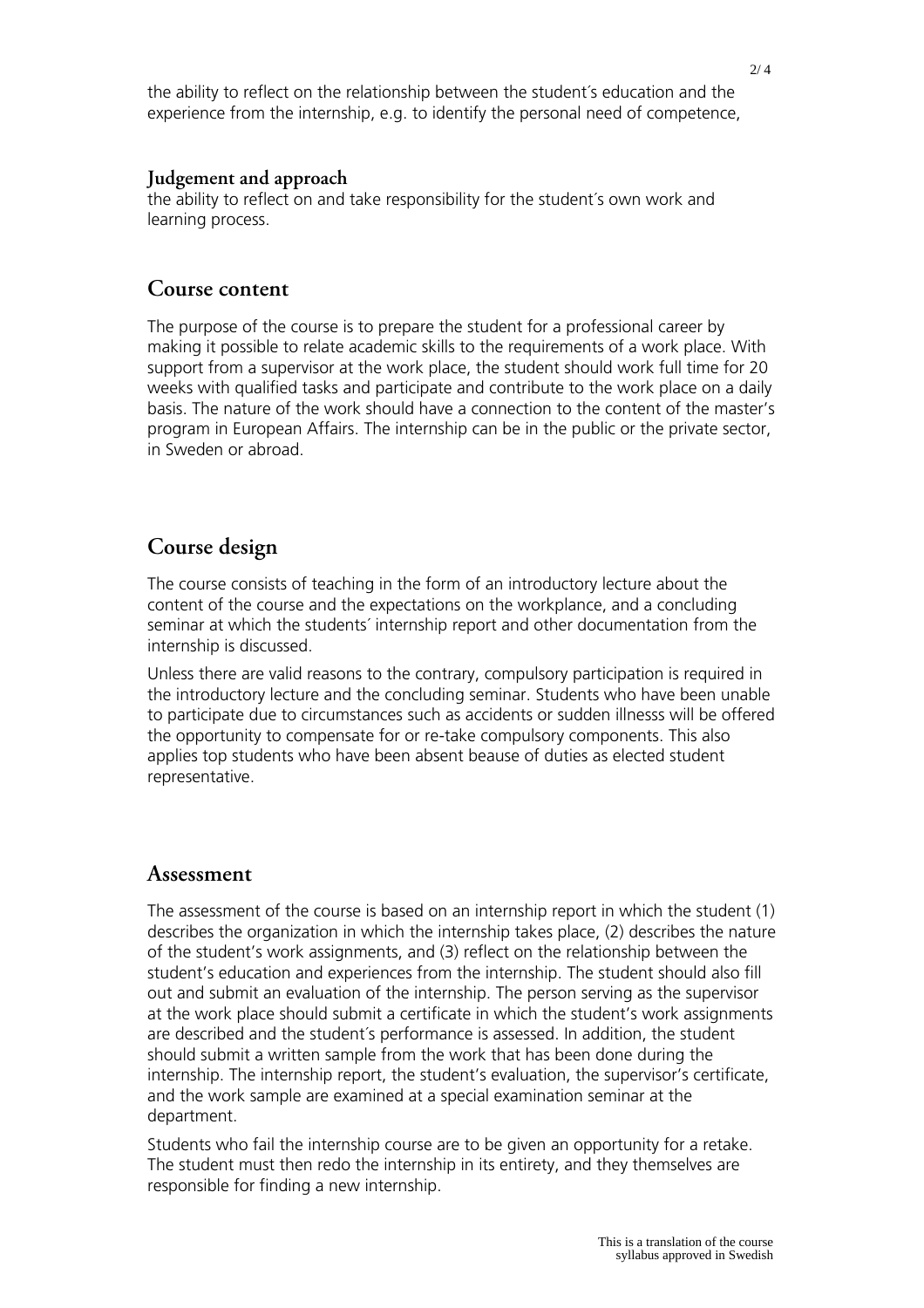The examiner, in consultation with Disability Support Services, may deviate from the regular form of examination in order to provide a permanently disabled student with a form of examination equivalent to that of a student without a disability.

*Subcourses that are part of this course can be found in an appendix at the end of this document.*

### **Grades**

Marking scale: Fail, Pass.

Grades given are Pass or Fail. To be awarded Pass the student must fulfil the learning outcomes for the course.

# **Entry requirements**

To be eligible for the course the student must have one year (60 credits) of coursework within the Master's Program in European Affairs, 120 credits.

# **Further information**

It is the student's own responsibility to find a suitable organisation for the internship, as well as to finance travels, housing etc. The arrangements made with the organisation and the supervisor should be approved by the examinator before the internship begins. Applications for the course are made on a special form.